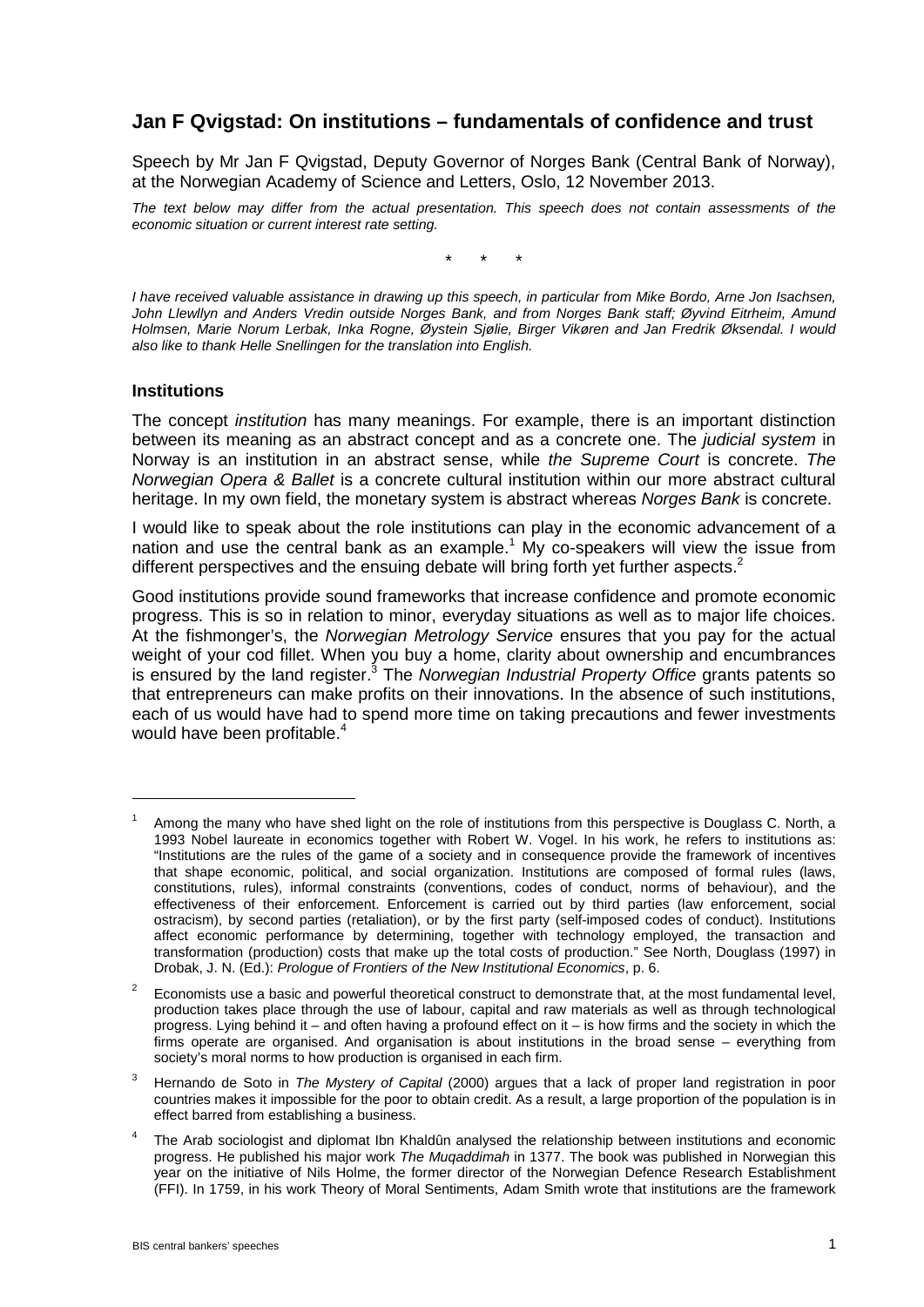However, in and of themselves, institutions are insufficient to ensure progress – the key is whether they are strong or weak.<sup>5</sup> This is also the starting point for Daron Acemoglu and James Robinson's book *Why Nations Fail*. <sup>6</sup> They introduced the concepts *inclusive* and *extractive* institutions. 7

- Inclusive institutions do not forget why they exist: they remember that their purpose is to serve the people, as the term "public servant" aptly illustrates. A well functioning constitutional state makes cooperation and transactions simpler and cheaper.
- Extractive institutions, on the other hand, are found in countries where rulers govern without notable opposition, where the judicial system is not fair, and where rights are not equal for all.

The authors refer to several examples where people groups with identical backgrounds and access to the same natural resources have developed differently because of institutional differences.<sup>8</sup>

- <sup>5</sup> The young and already internationally renowned economist Jeffrey Sachs called on the then Secretary General of the OECD, Jean-Claude Paye, immediately after the collapse of the former Soviet Union. Sachs claimed that all that was needed to get the economy moving was to liberate Russia's animal spirits. Paye demurred, saying that he thought that institutions would matter too. Sachs countered, saying "But you are French, and so you think that institutions are more important than they really are." To which Paye replied "And you are young, and take your institutions too much for granted." And then he added, almost as an afterthought, "If you do not have good, strong institutions, all you will get will be the mafia." E-mail correspondence from John Llewellyn, former colleague of Paye's, dated 3 November 2013.
- <sup>6</sup> Acemoglu, D. and J. Robinson (2012): *Why Nations Fail: The Origins of Power, Prosperity and Poverty*, Crown Publishers, New York.
- Acemoglu and Robinson are not alone in attempting to capture institutional differences using concept pairs. In a historically based social analysis, North, Weingast and Wallis use the distinction between natural state and open access societies as reference for stage of development. The former was a strongly hierarchical society with tightly woven personal bonds with a clear social order. Collaborating elites had a monopoly on violence and dictated the allocation of resources. In an open- access society, on the other hand, the state holds power but there are institutional constraints. Political leadership has support from relatively broad economic and social groups, with more impersonal relationships and hence stronger competition and mobility. The authors argue that the transition between development stages to what they refer to as "the second social revolution", a somewhat broader concept than the Industrial Revolution that gives weight to, inter alia, the Enlightenment and Modernity, started over 200 years ago, and that it is still underway. In many countries, society has benefited from technological progress but is still captive of the old stage of development of personal power relationships. They point to a clear concurrence between the open-access society and economic prosperity. North Douglass C., Wallis, John Joseph and Weingast, Barry R. (2009) *"Violence and Social Orders: A Conceptual Framework for Interpreting Recorded Human History",* Cambridge University Press.
- Nation-building is a difficult task if there is no trust in as vital an institution as the police.

Johs Andenæs spent the spring semester of 1971 as a visiting fellow at Oxford, taking along his son Ulf, who was my schoolmate. That year, Leszek Kołakowski, one of the past century's most famous philosophers, was also a visiting fellow at Oxford, and Johs Andenæs and Kołakowski became friends.

Although Kołakowski had been one of Marxism's prominent post-war thinkers, by 1971 he had completely lost faith in the ideals of his youth. His relationship with the same Communist authorities that he had served as an ideologist earlier in his life was becoming increasingly difficult. When the end of Kołakowski's visiting appointment neared, Johs Andenæs was told privately that Kołakowski was debating whether to defect and remain at Oxford. Kołakowski was particularly repelled by a fellow Pole who was also a guest professor and whose loyalty to the regime he believed was sheer opportunism. To Johs Andenæs, Kołakowski spoke of his countryman thus: "He is a criminal. He cooperates with the police!" As a professor of criminal law, Johs

for progress. Good institutions promote confidence and thereby efficiency in society. The Norwegian American Thorstein Veblen, 115 years ago, described institutions as the building blocks of economic development (see *The Theory of the Leisure Class: An Economic Study of Institutions*). In newer Norwegian research, Halvor Mehlum, Kalle Moene and Ragnar Torvik have documented that institutions determine whether a country will manage to utilise discovered resources (see "Institutions and the Resource Curse", *The Economic Journal* 116, pp. 1–20).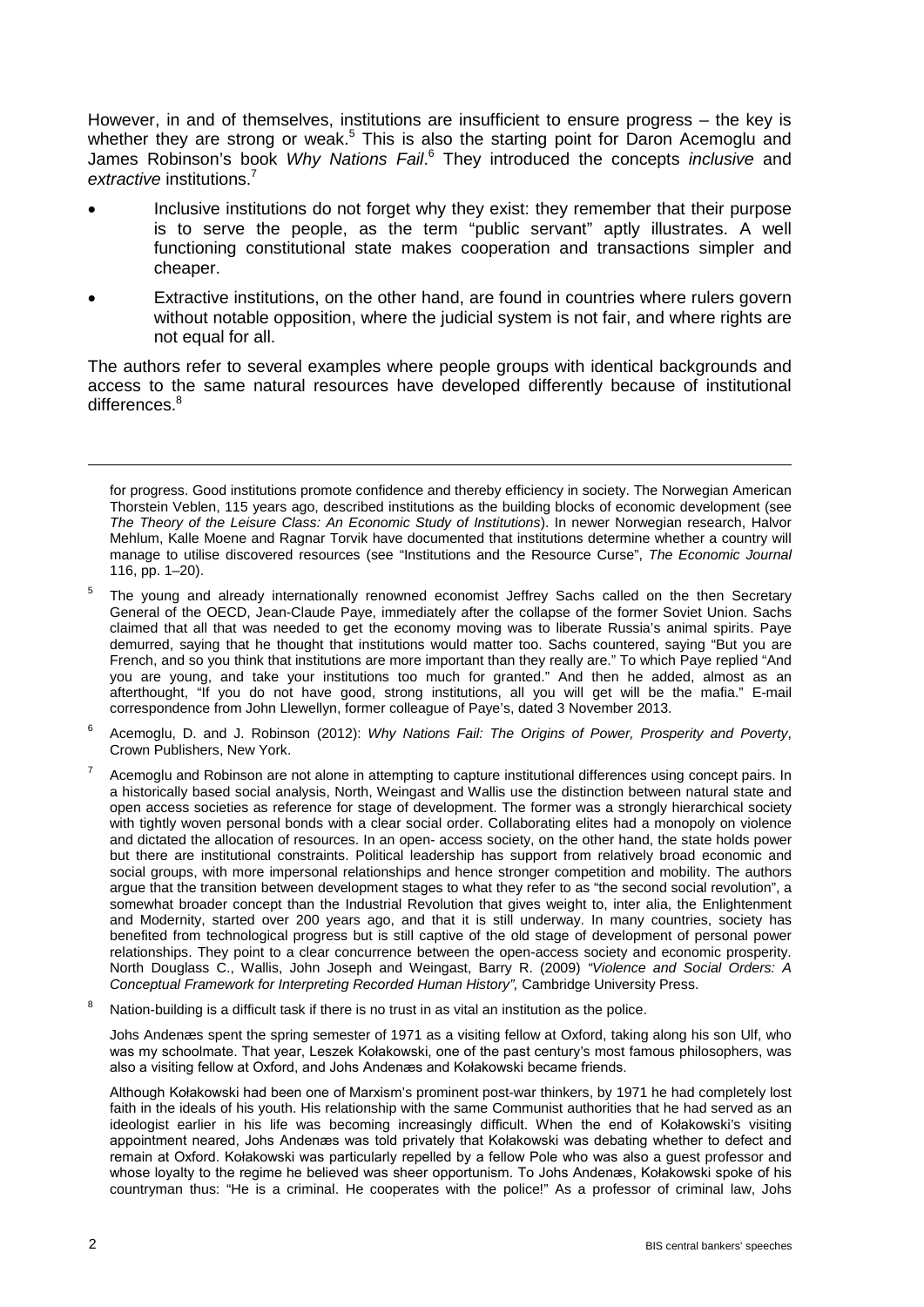This leads to a key question: what are the principles that underlie those institutions that actually fulfil their role and effectively serve society?

A relevant starting point – as we are now approaching the bicentenary of the Norwegian Constitution – is 1814. This was the time when key nation-building institutions were founded, such as the Storting (Norwegian parliament), the Supreme Court, the University of Oslo and Norges Bank. By the mid-1800s, civil society was also developing rapidly, as illustrated by the surge in the number of associations. The historian Jan Eivind Myhre has described this development in his book on Norway's history from 1814 to 1905. He relates, for example, that 60 clubs and associations were established in Løten, Hedmark county, between 1850 and 1898. <sup>9</sup> These ranged from shooting clubs, cycling clubs, choirs and agricultural associations to local political, missionary and workers' associations. An array of common arenas boosts trust between people in a society. Trust in strangers helps oil the machinery. If you are able to trust the other party to the contract, you do not have to hedge against all possible outcomes.<sup>10</sup> The wheels of business turn faster and more smoothly.

The 1800s were characterised by upheaval and a change in the pace of economic development. In the *old society*, safety lay in close-knit networks and small institutions: the family, relatives and neighbours. Once the pace of development picked up, however, these networks and institutions were no longer sufficient. New ones were needed.

Local savings banks are a good example. Specialisation, a market focus and new tools demanded more financial muscle than the old, family-based networks could mobilise. The solution was for villages to join forces to create savings banks, an institution rooted in the local community but reaching beyond the old networks. Løten savings bank opened in 1855.

A good public school system is a prime example of an inclusive institution. In May this year, I had the pleasure of visiting Stavanger Cathedral School. The head teacher, Turid Myhra, showed a portrait of one of her predecessors, Johannes Steen; schoolmaster, statesman and nation-builder. 11

Steen was notably a key driving force behind what was to become an important milestone in the construction of Norway's collective identity: the adoption of the Primary School Act in

Andenæs found this to be an interesting statement. Kołakowski, for his part, did not return to Poland when his visiting fellowship ended soon afterward, but defected and became a leading critic of Marxist theory and practice and one of the intellectual fathers of Solidarity and the fall of Communism.

- <sup>9</sup> Myhre, Jan Eivind (2012): "Norsk historie 1814–1905: Å byggje ein stat og skape ein nasjon" [Norwegian history 1814–1905: Building a state and creating a nation].
- $10$  The level of trust in a society is influenced by many conditions. It may be that the recent years' large migration flows are eroding the trust that has prevailed in Norway earlier. However, immigrants have in fact adopted surprisingly rapidly the level of confidence in their new home country. See also Dag Wollebæk (2013): Truer innvandringen tilliten? [Does immigration undermine trust?], Article in Aftenposten. Alexander Cappelen and Bertil Tungodden at the Norwegian School of Economics are also working on these issues (see e.g. [http://paraplyen.nhh.no/paraplyen/arkiv/2012/juni/tillitstesten/\)](http://paraplyen.nhh.no/paraplyen/arkiv/2012/juni/tillitstesten/). See also Algan and Cahuc (2010): "Inherited Trust and Growth", *American Economic Review* 100 (5), pp. 2060–92, who document a strong causal relationship between trust and economic prosperity.

<sup>11</sup> Johannes Steen (1827–1906) was born in Christiania (now Oslo). After completing a higher degree in philology at the University of Christiania in 1848, Steen held a number of positions in the school system and was for many years the headmaster of the Stavanger Latin School. Steen was also a member of the Storting and prime minister. Both as an educationist and as a politician, Steen made key contributions to the creation of the Norwegian comprehensive school. Source: *Store Norske Leksikon*, [http://nbl.snl.no/Johannes\\_Steen/](http://nbl.snl.no/Johannes_Steen/%0butdypning) [utdypning.](http://nbl.snl.no/Johannes_Steen/%0butdypning)

Internationally, the Society of Jesus is known as the founder of the modern school system, with a curriculum tailored to the child's age and previous knowledge and schooling characterised by systematic progression. These pedagogical principles evolved gradually through the second half of the 1500s, culminating in 1598 with Ratio Studiorum, the official plan for Jesuit education (see O'Malley, J. W. (1993): *The First Jesuits*, Harvard University Press, Cambridge, Massachusetts).

1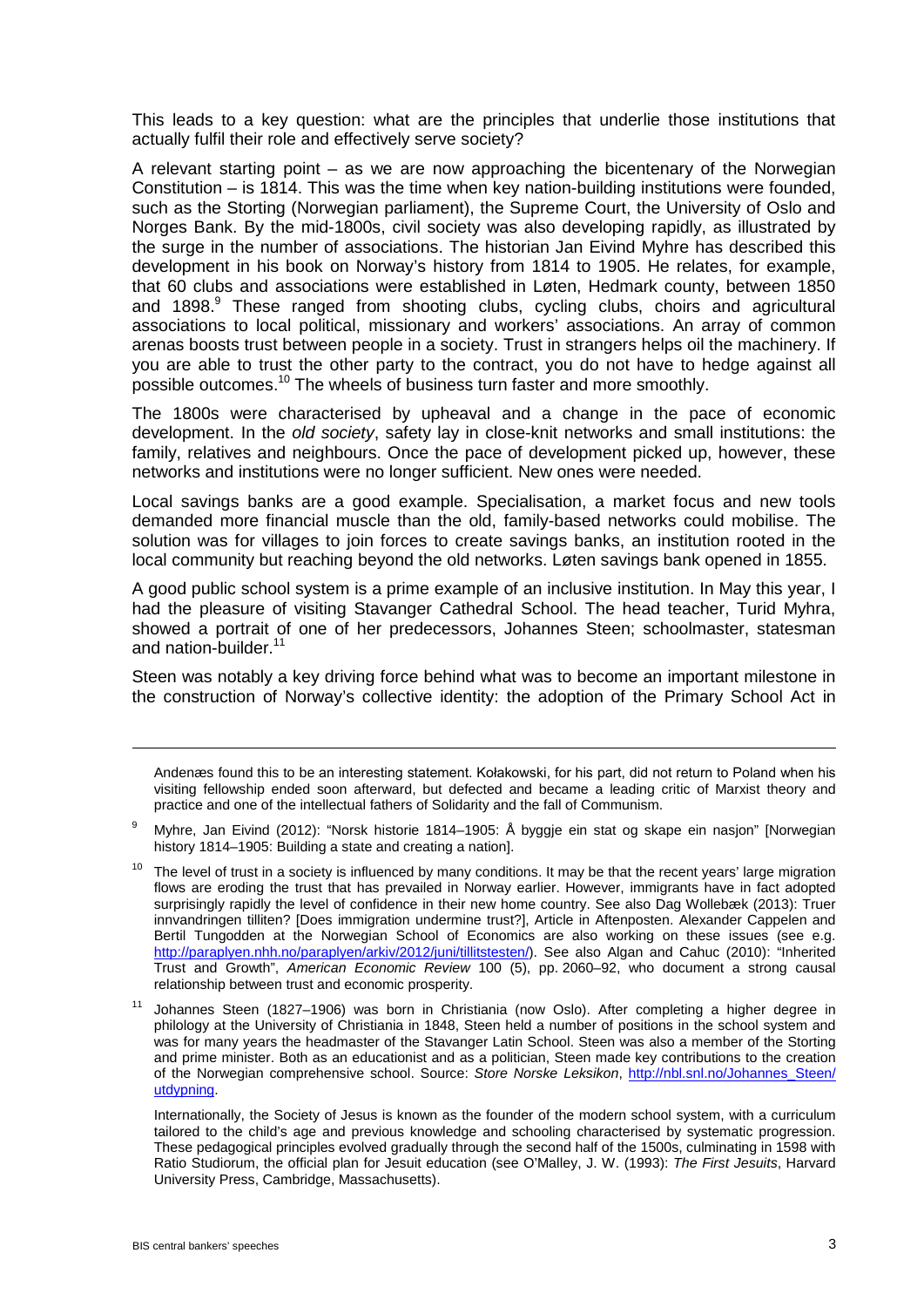1889. The result was a comprehensive school system that strengthened our collective identity. 12

For Norwegians, it is easy to take inclusive institutions for granted. Throughout human history, however, it is extractive institutions that have been the norm. There were attempts to achieve a balance of power in regimes as disparate as ancient Rome, China and Venice. But they remained attempts. The inclusive institutions were replaced by nepotism and abuse of power.

The economists Acemoglu and Robinson point to the Glorious Revolution as a turning point in history.<sup>13</sup> The British Parliament permanently curtailed the power of the Crown. The UK did not become a democracy in the modern sense overnight, but checks and balances were introduced. The development of written laws and a judicial system featuring independent courts started. Patent laws were adopted and limited companies saw the light of day. The Bank of England, which was established in 1694, was controlled by the Crown's creditors. This limited the Crown's scope for printing money freely. Acemoglu and Robinson maintain that the Glorious Revolution paved the way for the Industrial Revolution.<sup>14</sup>

### **The monetary system**

A man who makes pins on his own can make between one and 20 pins a day. However, if the work is distributed among several workers such that one produces the wire, another straightens it, someone else cuts it to size, yet another sharpens it, and so on, ten men can produce 48,000 pins per day.

This is Adam Smith's famous example, taken from *The Wealth of Nations*, of how the division of labour is important for productivity and economic prosperity.<sup>15</sup> In Smith's example, all the operations take place within a single factory. But in a more complex society, one firm's output is another firm's input. An important prerequisite for such division of labour is that there are institutions that facilitate simple trading of what is produced.

The monetary system is an institution that simplifies trade in goods and thereby promotes the division of labour, productivity and economic prosperity. We must bear in mind that money and the monetary system are not a goal per se. Money is like oil in the machinery.

Nevertheless, of all the systems existing within a state, the monetary system is among the more mystical when examined closely.

Historically, the King issued money, initially in the form of coins. His stamp turned the coins into a means of payment, and his power underpinned the monopoly on the issue of coins. Many kings managed their coinage. One example is Henry VII, the father of the modern English coinage system, whom historians have identified as an early proponent of healthy money. <sup>16</sup> His son, Henry VIII, was not as successful. From school, we best remember him for

<sup>&</sup>lt;sup>12</sup> Compulsory military service is also often quoted as a common area in which people from different backgrounds met on an equal footing, and often formed closer bonds. Accordingly, the Norwegian Armed Forces have not only helped to protect the country, but also developed Norway's social capital, at least that of half the population (see also Langeland, N. R.: "Møtet med krigens ånd" [Meeting the spirit of warfare], *Morgenbladet*, 1 November 2013).

<sup>&</sup>lt;sup>13</sup> Hermann, Richard (1992): Med Skjebnen I hånden [With Destiny in Their Hands], Cappelen, Oslo.

<sup>14</sup> Not everyone agrees on this view of the *Glorious Revolution*. See, for example, Sussman, N. and Y. Yafeh (2004): "Constitutions and Commitments: Evidence on the Relation between Institutions and the Cost of Capital", CEPR Discussion Paper 4404.

<sup>15</sup> Smith, Adam (1776): *An Inquiry into the Nature and Causes of the Wealth of Nations*, Book I: Division of Labour.

<sup>16</sup> Sinclair, David (2001), The Pound. A Biography. *The Story of the Currency That Ruled the World,* London: Arrow Books 2001 pp. 141–2.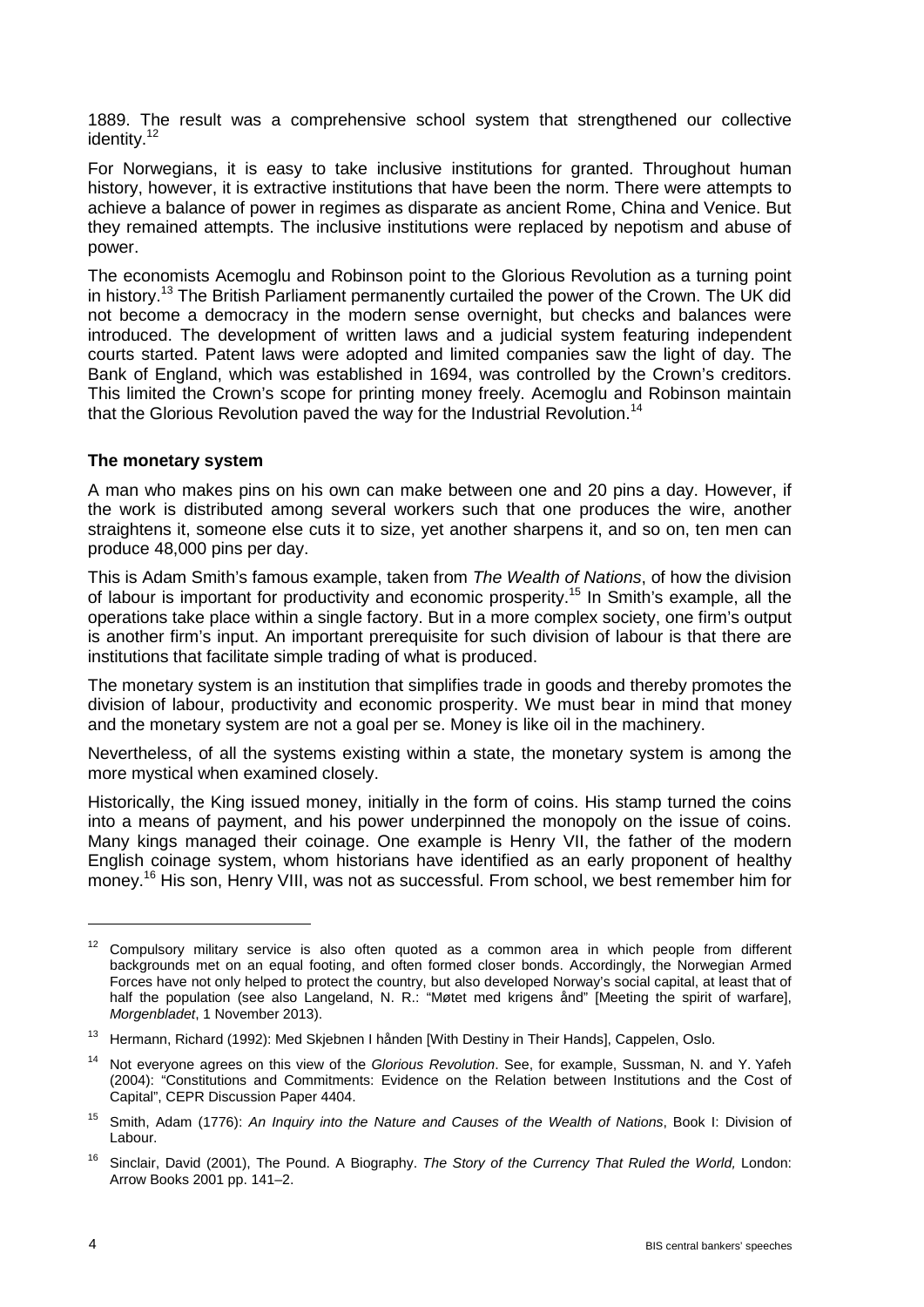his high turnover of wives. To coin collectors, on the other hand, he is associated with theGreat Debasement, whereby the silver content of one coin after another was diluted.<sup>17</sup> Neither the turnover among his wives nor the debasement of the coinage was conducive to building confidence.

The King could solve a short-term financing problem by issuing debased coins and more notes. However, with ever more coins and notes chasing the same goods, the long-term consequence was rising prices. Economists refer to this as an inflation tax.<sup>18</sup>

What happens when the powers that be unleash inflation?

- First, confidence in money as a *store of value* disappears. An extreme example is the 1923 hyperinflation in Germany, when absolutely everything, including perishable food products, provided better security than money.<sup>19</sup>
- Second, money disappears as an *accounting unit*. Goods became the new standard. During the Napoleonic Wars, inflation was also very high in Norway, and the local history of the islands of Karlsøy and Helgøy shows that accounts were kept in silver or goods such as cod liver oil, Pollock and flour rather than speciedalers.
- Finally, money ceases to function as a *means of exchange*. After the Second World War, German industrial workers were paid in the businesses' own products. Cigarettes and nylons functioned as a general means of payment. $20$

I mentioned that the monetary system seems to be shrouded in a veil of mystique. Initially it was not. A coin's value was equal to its weight in silver. In our day, the promise of precious metal has been replaced by the central bank's promise of price stability. Underpinning this promise is an institution, that is to say a bureau of statistics, which can measure general price developments, generally by means of a consumer price index. The statistics bureau must be independent of the political authorities, unlike in Argentina recently where the director was replaced because the government did not like the price figures.<sup>21</sup> Or unlike the

Today, the project is being continued under the direction of the private company PriceStats, which provides data collection and processing services. The *Billion Prices Project* currently involves the collection of price information from more than 70 countries and daily inflation series are published for over 20 of them. Fortunately, Argentina proved to be the only country where price indices using the new scraping technology

1

 $17$  Between 1526 and 1542 the silver content of the circulation coin groat was reduced by 23.2 percent while the coin retained its nominal value of four pence. The King's gross seigniorage increased from 2.1 to 20.1 percent. Glassman, Debra and Redish, Angela (1988) "Currency depreciation in early modern England and France", *Explorations in Economic History*, Vol. 25, Issue 1, pp. 75–97.

<sup>&</sup>lt;sup>18</sup> Normally, it is Parliament's responsibility to appropriate money and the Crown's prerogative to spend it. When taxation occurs through inflation, this rule is broken.

<sup>19</sup> One of the classic accounts of hyperinflation is provided by Fergusson, Adam, *When Money dies. The nightmare of the Weimar Hyper-Inflation*, London: William Kimber & Co.

<sup>&</sup>lt;sup>20</sup> Owing to a lack of reliable means of payment, the recovery of production capacity and commerce in Germany after the war came to a standstill. On Sunday, 20 June 1948, under the direction of Ludwig Erhard, a largescale currency reform was carried out in the western zones of occupation. The introduction of the Deutschmark was followed by measures to deregulate the economy and dismantle price controls. Virtually overnight, goods were available in the shops again. In the wake of these reforms, the Bank deutscher Länder, the precursor of the Bundesbank, was founded. The launch of the Deutschmark was an institutional prerequisite for the beginning of the postwar German Wirtschaftswunder. The successful reform bolstered the reputation of the monetary policy authorities and provided fertile soil for the trust the Bundesbank has enjoyed as a defender of stable money up to the present day.

<sup>&</sup>lt;sup>21</sup> The events in Argentina in 2007 led to the initiation of a research project at the MIT Sloan School of Management to collect price data from retailers on a daily basis using scraping technology. The project, currently referred to as the *Billion Prices Project* (see [http://bpp.mit.edu/\)](http://bpp.mit.edu/) is primarily associated with the MIT researchers Alberto Cavallo and Roberto Rigobon. The project started on a very small scale where in 2007. Cavallo used the technology to collect price data from supermarkets across Argentina, and he showed that inflation in Argentina was between twice and three times as high reported in the official figures.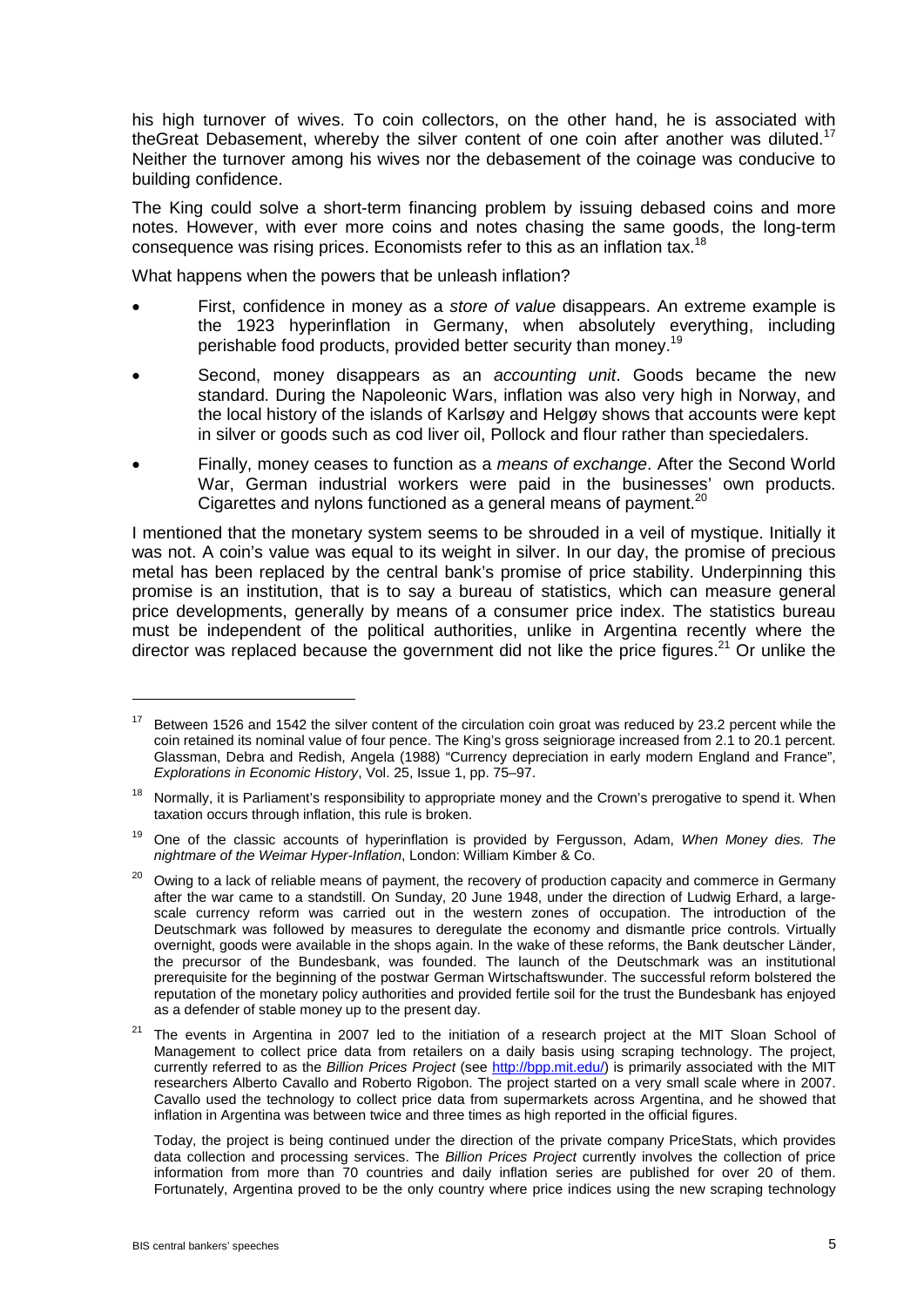situation in Norway in the 1950s, when the government subsidised some goods in the index to avoid automatic wage increases.<sup>22</sup>

The monetary system has also become more intricate along another dimension. Today, cash accounts for only 5 percent of the money supply. Payments are primarily made using deposit money, which involves electronic signals created by the banks themselves, via cards, mobile phones or online payments. <sup>23</sup> Millions of transactions between individuals, companies and banks take place every day. These payments are settled at Norges Bank four times daily by transferring money between banks' accounts in Norges Bank. Norges Bank does not regulate the issuance of deposit money directly. By setting the interest rate on banks' sight deposits with Norges Bank and by securing settlements between the banks, the central bank is nevertheless the fundament of a vast and complex payment system. $^{24}$ 

# **The central bank/Norges Bank**

-

History has shown that monarchs are not always to be trusted to safeguard the monetary system.<sup>25</sup> An institutional solution is to delegate the task of issuing money to a central bank and shield it from the authorities' temptation to focus on short-term interests.<sup>26</sup>

were systematically on a much higher level than the official inflation figures. Thus, it appears that in today's open societies, it is difficult to conceal true developments. Incidentally, Argentine inflation figures from PriceStats continue to show much higher inflation than the official figures (see [http://www.pricestats.com/](http://www.pricestats.com/%0bargentina-series) [argentina-series\)](http://www.pricestats.com/%0bargentina-series). From February 2012, *The Economist* has replaced the official inflation figures for Argentina in its statistical tables with inflation figures compiled by PriceStats.

Index manipulation is a demanding enterprise that often resulted in perverse economic incentives, sometimes with entertaining results. After 1945, a stabilisation strategy was one of the cornerstones of the Government's economic policy, and prices were to be kept stable as a way of navigating through the economic cycle. In July 1948, the Ministry of Trade received an offer to purchase a consignment of part-skim Danish Gouda cheese, a food item that was included in the cost-of-living index. Despite the bargain offer, the import price would have been higher than the selling price, so that subsidies would be necessary to avoid impacting the index. The end of the story was that a consignment of full-fat Gouda was imported, an item that was far more expensive, but that was not included in the index. Lie, Einar(1995): *Ambisjon og Tradisjon. Finansdepartementet 1945–1965* [Ambition and Tradition]. The Ministry of Finance 1945–1965], Oslo: Universitetsforlaget, p. 121.

A few years ago, the news website TV 2 Nettavisen revealed that the large grocery chains adjusted the prices of goods they knew were included in price tests conducted by the media in order to come out favourably in the tests. For example, the price of hand soap in a pump dispenser is lower than the equivalent quantity in a refill package: [http://www.nettavisen.no/okonomi/privat/article373382.ece.](http://www.nettavisen.no/okonomi/privat/article373382.ece)

- <sup>23</sup> According to the economist Stephen Quinn, secure central bank money triggered a spate of financial sector innovations. The central bank could offer notes with little risk regarding liquidity and public acceptance. On the other hand, notes were costly to use – an example is the considerable interest payments forgone when large amounts are held in cash. With the monetary system firmly anchored, private participants could offer more cost-effective payment solutions: deposit accounts, giro transfers, clearing and cheques. This system rested on confidence in central bank money. (Quinn, Stephen F., and William Roberds. 2005. "The Big Problem of Large Bills, the Bank of Amsterdam and the Origins of Central Banking." *Federal Reserve Bank of Atlanta Working Paper* 2005–16).
- <sup>24</sup> Large-value payments between banks are settled continuously in Norges Bank. See also Lerbak, Marie N. (2013): "Om pengemengden" [On the money supply], *Norges Bank Staff Memo no. 14.*
- <sup>25</sup> A characteristic of money as a means of payment is its anonymous nature. Before the use of money became common among ordinary people, payments usually took place in connection with commercial transactions, whether for goods or services, via networks from which it might be difficult to extricate oneself. The farmer was usually indebted to a town merchant, which resulted in dependency and an obligation to deliver a portion of his produce. Labourers might receive partial payment for their efforts in kind, or at large mills, in scrip that could only be used for purchases in the company store. The monetisation of the economy, based on secure monetary values, severed many of these ties of dependency. With money in their pockets, accepted as legal tender everywhere, the farmer or labourer was able to choose. This is also freedom. Nor did the party receiving payment, e.g. the town merchants to know more about the customer than that he had money in his pocket and could pay for the goods. Eitrheim, Ø. and L.F. Øksendal (forthcoming): *On secure monetary values and freedom.*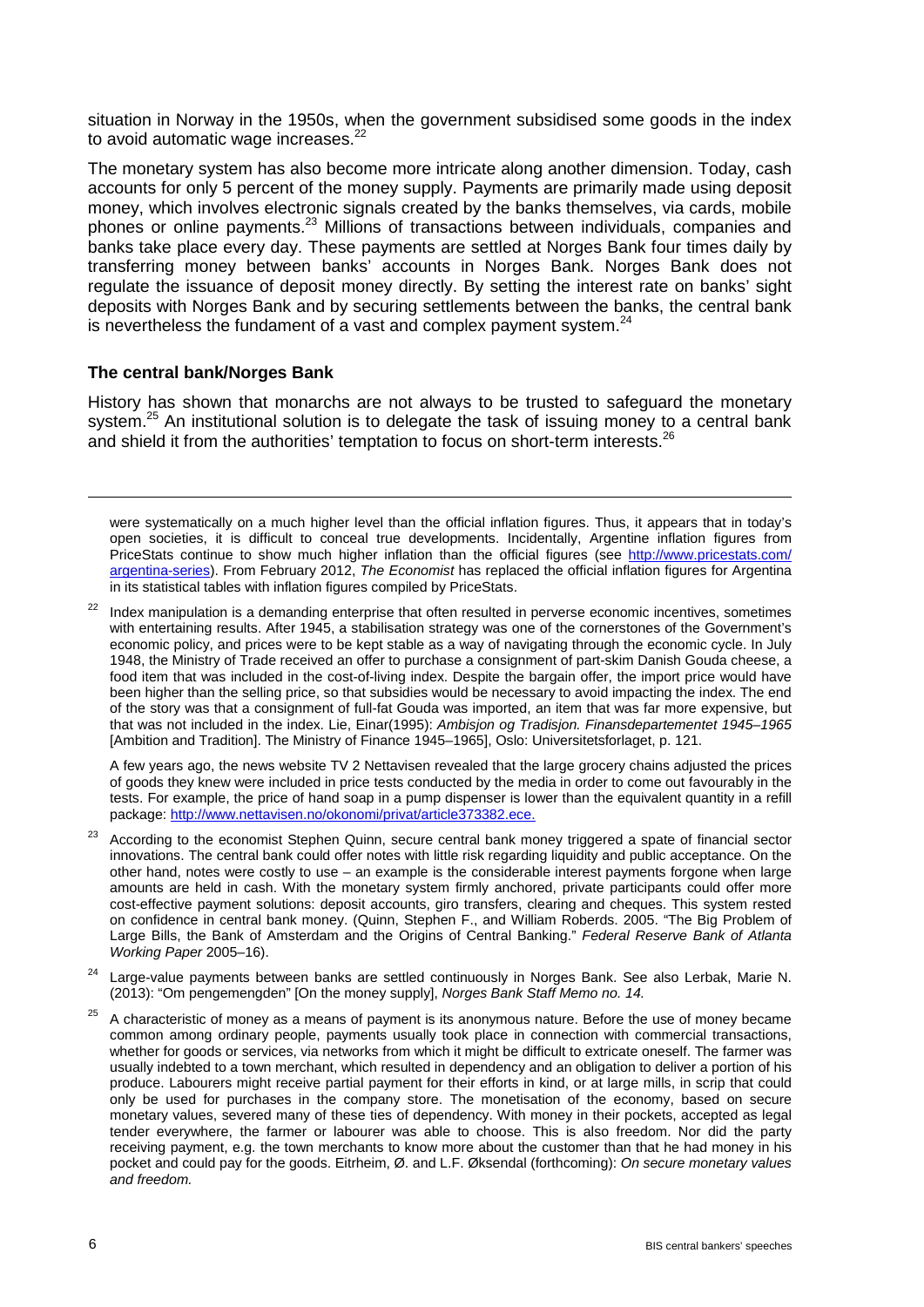In Norway, the aim of shielding the monetary system from the government was already embodied in the Constitution of Norway adopted on 17 May 1814. The drafters of the constitution formulated the following in Article 75(c): "It devolves upon the Storting ... to supervise the monetary affairs of the Realm".

This provision strongly censured the Danish King's monetary policy during wartime. In future, representatives appointed by citizens, not the Crown, were to have final responsibility for the monetary system.<sup>27</sup> The King's scope for taxation by means of inflation was curtailed.

The Storting, which was supposed to meet every third year, was not equipped to assume day-to-day responsibility for the monetary system. "Someone" had to do this on behalf of the Storting. That "someone" became Norges Bank, which was established in 1814. The Storting realised that the objectives of monetary policy could be best achieved if the monetary system was shielded from the arbitrary intervention of the monarchy. The distance between the seat of government in Oslo and the central bank in Trondheim was a perhaps deliberate twelve day journey. 28

The expression "tying oneself to the mast" encapsulates in a simple way how the central bank can avoid the dilemma that Kydland and Prescott describe. The traditional task of the central bank was to issue notes and coins and ensure a well-functioning payment system. But the payment system is only well-functioning when the public has confidence in the value of money. Thus, the primary duty of central banks is to ensure that the value of money is stable. The value of money relies on the confidence of the public that a responsible policy is being pursued. If a central bank is to keep its promise and deliver stable money, it is important that the political authorities stand behind it. Otherwise the central bank will be unable to keep its promise.

Throughout history, central banks have tried various mechanisms for tying themselves to the mast. Being accountable for their promises in the form reporting and follow-up is one mechanism that ensures that the bank is tied to the mast. Relinquishing the opportunity to break a promise makes that promise more credible. These are matters I touched on in my speech "On the topic of keeping promises" in 2008. Keeping a promise is difficult, because reneging on a promise will often be the tempting or rational choice in the short-term. The legal scholar and economist Michael Woodford has pointed out that in order to keep your word it is not enough to make a promise today and keep your word tomorrow. When making interest rate forecasts, we must also take into consideration the promises made yesterday. Only then can we fully use expectations to stabilise the economy optimally. This is referred to as monetary policy from a timeless perspective (Michael Woodford, 2003: Interest and Prices, Princeton University Press). Today there is general consensus that price stability is [not only] the best contribution that monetary policy can make to economic stability over time, [but perhaps also the only promise the central bank can actually deliver].

In the long term, a stable value of money is the only promise that the central bank has the means to deliver. This promise was previously kept by regulating the supply of money issued. Today, the interest rate is the instrument. The central bank does not manage real wages, the labour supply, employment or the level of unemployment in the long run. But, if price-stability is firmly anchored, the central bank can help to reduce short-term economic fluctuations. While central bank independence promotes price stability, researchers do not find a discernible connection between central bank independence and real economic variables such as GDP growth or unemployment (see Alesina, A. and L.H. Summers (1993), "Central Bank Independence and Macroeconomic Performance: Some Comparative Evidence", *Journal of Money, Credit and Banking*, Vol. 25, No. 2., pp. 151–162).

- <sup>27</sup> The principle whereby the new state would have its own monetary system, separate from Sweden, was written into the November Constitution in the same year. Here the word "bank" is also used for the first time. In keeping with the emerging liberal thinking of the time, keeping the value of money secure was considered essential, a prerequisite for the liberty of the citizenry.
- This journey time is for transport with a military escort. A post rider was able to make the journey considerably faster. Only after confidence in the new institution had been established – several generations later – was the Bank moved to Kristiania. Incidentally, the desire to compensate for the loss of the Bank was one of the reasons that Trondhjem was chosen as the location for another institution, the Norwegian Institute of Technology.

<sup>&</sup>lt;sup>26</sup> A central bank requires mechanisms that ensure confidence. Kydland and Prescott demonstrated that policymakers who tried to pursue an optimal plan for economic policy may have a strong incentive to deviate from the same plan at a later point in time. This will be the case, even in the absence of news that would warrant a change in the plan (see Kydland F.E. and E.C. Prescott (1977), "Rules Rather Than Discretion: The Inconsistency of Optimal Plans", *Journal of Political Economy*, Vol. 85, No. 3, pp. 473–491).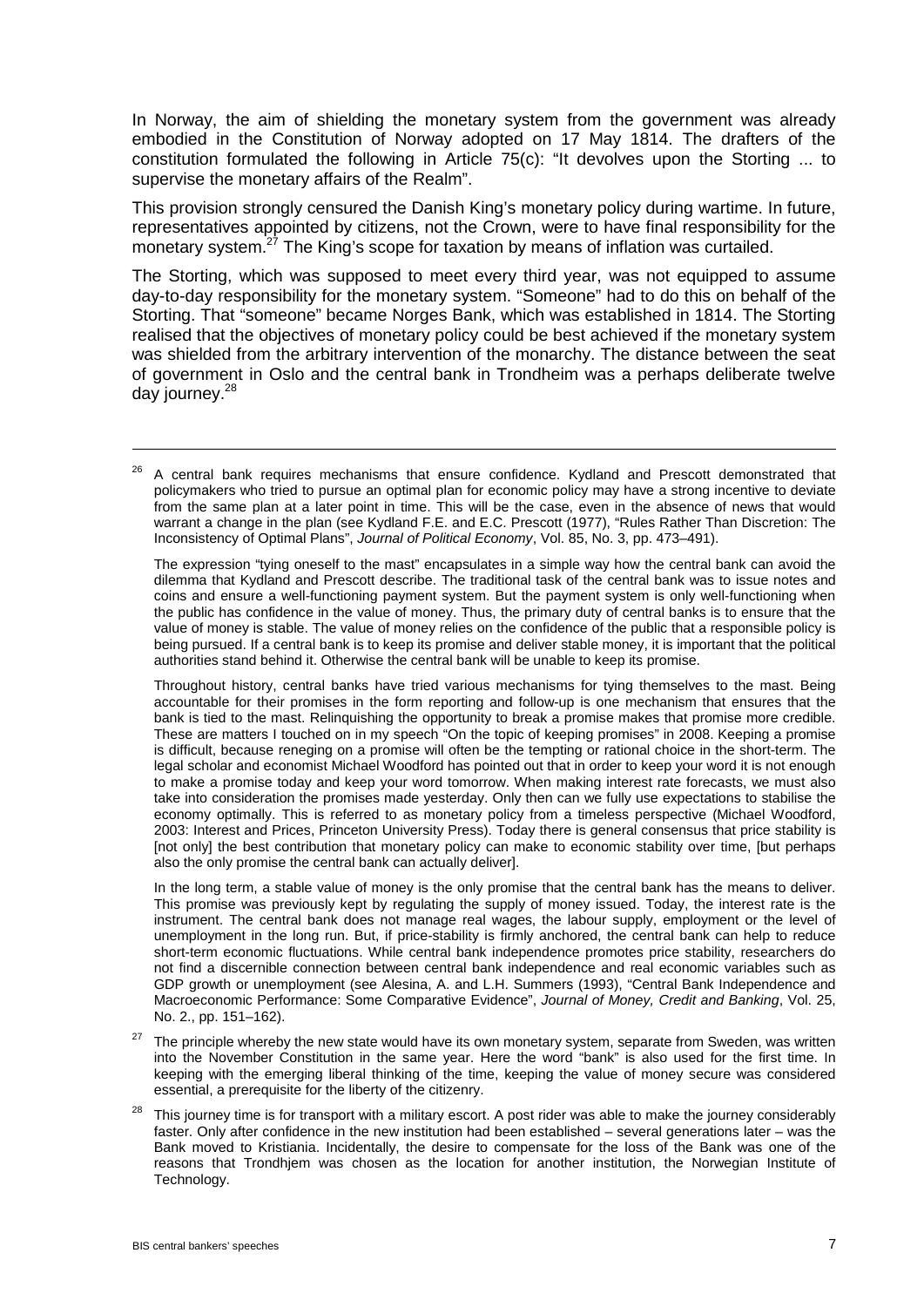At irregular intervals during the past 200 years, Norges Bank has faced *defining moments* – crossroads – that have defined the bank as an institution. At such defining moments, the central bank becomes what it is, both in its own awareness and in that of the general public. These are situations where it sometimes became bigger than itself or took on too much responsibility, or inversely became smaller than itself and did not fulfil its role. As is so often the case, it is only in retrospect that we can fully identify the defining moments and assess the wisdom of the choices made.

Norges Bank faced its first defining moment early on. When it was first established, the Bank was unknown to the public at large. The new paper money, speciedaler notes, was linked by law to a specific amount of silver.<sup>29</sup> Despite the fact that the silver tax had secured Norges Bank a considerable silver reserve, the authorities were afraid to permit free silver redemption. The fear was that the silver fund would be emptied quickly. The notes in circulation with the promise of silver redemption far exceeded the silver value of the silver forks and silver plates that had been collected.

Confidence in the new notes waned, and in 1822 the Storting adopted a long-term strategy whereby the redemption rate in silver for the speciedaler would gradually be increased. The aim – the right to full silver redemption, i.e. that the same amount of silver would be paid out as stated on the face of the note – was first achieved 20 years later. I will call this period the "long promise". The fulfilment of this long promise strengthened and consolidated the Bank's reputation. Perhaps the strongest proof of increased confidence in the central bank was the domination of trade by notes following the introduction of free silver redemption.<sup>30</sup>

The remainder of the 19th century until the First World War became the heyday of safe money. Inflation was stable throughout, and the Bank kept its promise to redeem its own notes, first in silver and, from 1874, in gold.

Towards the end of the 1800s, optimism gained the upper hand in Norway. Increased exports and strong growth in manufacturing culminated in a wave of speculation in securities and property. In particular, the capital experienced a surge in economic growth and population, which resulted in the construction of large parts of the city as we know it today. The bubble burst in 1899. Under the leadership of the pharmacist.<sup>31</sup> Karl Bomhoff, Norges Bank acted resolutely.<sup>32</sup> For the first time, the Bank acted directly as a lender of last resort for banks to avert a banking crisis. Norges Bank provided liquidity to troubled banks, thereby helping to ensure the orderly winding-up of the speculative banks that had sprung up.

Bomhoff's decision in 1899 was a defining moment for Norges Bank, which has since played an important role in dealing with a number of crises as bankers' bank.

<sup>&</sup>lt;sup>29</sup> This was not the first time Norwegian authorities established a silver standard. In accordance with the regulation of King Haakon V of 1314, silver was to have a standard of purity of 13 ½ lødig, which is equivalent to .844 silver according to the modern method for calculating fineness (Halén, Widar (2009): "Arvesølvet og Peter Wessel Zapffes sølvgave" [The family silver and Peter Wessel Zapffe's gift of silver]. Lecture at the Norwegian Academy of Science and Letters.

 $30$  The speciedaler became legal tender shortly after Norges Bank was established.

<sup>&</sup>lt;sup>31</sup> Adam Posen, a former member of the Bank of England Monetary Policy Committee, compares central banks to pharmacists: "[W]ith a limited medicine cabinet, and restricted by law from exceeding certain bounds, both must make sense of scrawled prescriptions from differing specialists, decide what side effects to take into account, and then ultimately dispense the proper dosage of medicine to their customers, all without knowing or controlling everything else the patient is consuming." See Foreign Affairs: [http://www.foreignaffairs.com/](http://www.foreignaffairs.com/%0barticles/139465/adam-s-posen/the-myth-of-the-omnipotent-central-banker) [articles/139465/adam-s-posen/the-myth-of-the-omnipotent-central-banker.](http://www.foreignaffairs.com/%0barticles/139465/adam-s-posen/the-myth-of-the-omnipotent-central-banker)

<sup>32</sup> Karl Bomhoff was appointed as the first Governor of Norges Bank in 1893. When Norges Bank's head office was moved to Oslo, Bomhoff also moved to the head office, where there was more extensive expertise than earlier. This facilitated Norges Bank's role as bankers' bank. The theme of my speech is institutions. It might seem paradoxical to refer to physical persons, such as Bomhoff, and not decision-making bodies. However, there is a connection between "what is a central bank" and "who is the central banker".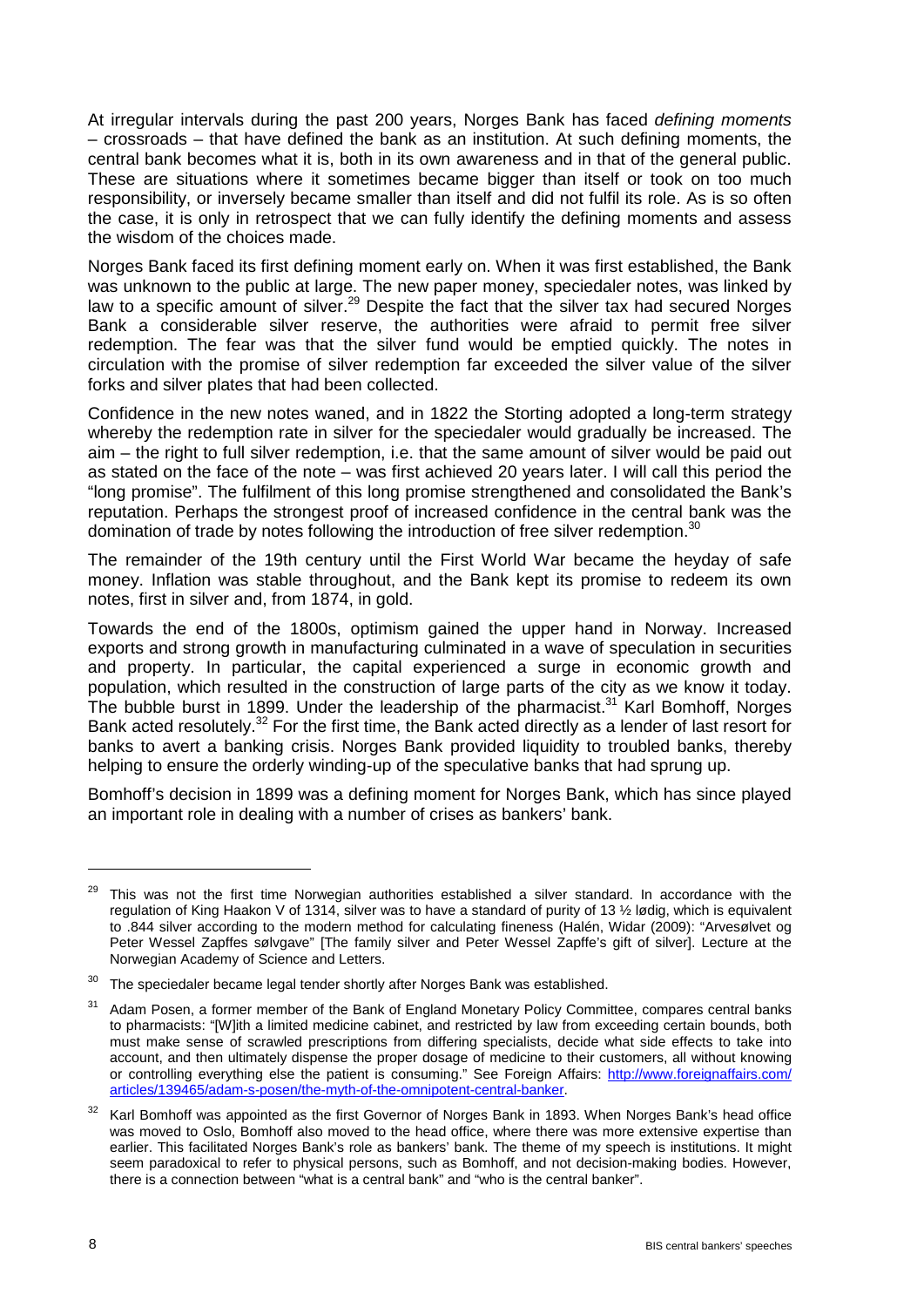After the First World War, inflation and large-scale imports of goods caused a loss of confidence in the krone, which dropped considerably in value. When Nicolai Rygg became Governor of Norges Bank in 1920, he started work on putting the monetary system in order. In his view, the central bank was obliged to bring the gold value of the krone back to its prewar level – referred to as *par policy*. <sup>33</sup> However, this ambitious aim entailed years of strong deflation and blight before the gold value was achieved in 1928.

For 90 years, historians have discussed par policy. My contribution will have to be a presenttime analysis with the inherent scope and limitations.<sup>34</sup> Was this a good policy? There is no doubt that the motives were good. Rygg considered that Norges Bank had a moral obligation to keep its word, as it had done a century earlier, but was also of the view that this was rational in the longer term. There is also no doubt that Rygg adhered to the rules of the game. Par policy had the support of the political authorities. Nevertheless, an action must also be assessed by the outcome. The central bank was blinded by the old gold content as a guideline for monetary policy and implemented a policy that inflicted large-scale real economic costs on the country. Many countries had suspended the gold standard during the war, but no other country pursued such an ambitious par policy in the 1920s.<sup>35</sup> Norges Bank was deaf to growing contemporary criticism and sustained a substantial reputational loss.<sup>36</sup> As a consequence, the Bank's ability to fulfil its role in society was weakened for decades to come.

The par policy failure was an important reason behind the post-war opposition to allowing the central bank to make monetary policy decisions independently.<sup>37</sup>

A prominent feature of the post-war period was the conviction that the economy could be micromanaged by coordinating instruments drawn up by the government. At the time, few people considered this state of affairs as problematic. Although inflation was higher than before, unemployment was low and growth strong. This approach was in line with the dominant philosophy abroad, although the Norwegian variant was probably taken a step further than in most other countries.

<sup>&</sup>lt;sup>33</sup> Also the other Scandinavian countries and the UK embarked upon a similar policy to reintroduce gold convertibility. However, there was a crucial difference. While the Swedish krona had depreciated marginally and sterling by only ten percent, the Norwegian krone had depreciated by 50 percent in terms of gold. In other words, a substantially tighter policy was necessary compared with Sweden and the UK. It is also an open question whether returning the krone to gold parity after such a steep depreciation actually was in keeping with the orthodox understanding of the gold standard. During the great British debate on the gold peg after the Napoleonic Wars, even David Ricardo, the gold standard's most ardent defender, warned against returning to earlier parity values after a sharp depreciation. Friedman, Milton og Schwartz, Anna Jacobson (1963), *A Monetary History of the United States of America, 1867–1960*, National Bureau of Economic Research, p. 82.

<sup>&</sup>lt;sup>34</sup> Since the past is our laboratory and the source from which we draw lessons, it is more fruitful to try to understand the past on its own terms than to sit in judgement over it. Anything else would make history as a serious branch of study into a meaningless exercise, reducing it to a running, constantly changing contemporary commentary on what has been.

In the opinion piece "Mytedannelsen om paripolitikken" [Myth-making and par policy], published in Aftenposten on 30 May 1998, Hermod Skånland wrote: "...The Bank's newly appointed governor, Nicolai Rygg, was just as convinced as anyone else, both here in Norway and internationally, that pre-war conditions in the monetary system needed to be restored. (Skånland then shows that economic growth in Norway under par policy was actually stronger than in neighbouring countries.). Against this background, it may be difficult to understand that par policy has endured as the great destructive blunder of the 1920s, with Nicolai Rygg as the man responsible for the hard times. (..) This had to do with the fact that the flexibility that could be obtained through monetary policy was more to the liking of leading economists in the 1930s and on up to the present day, than the stability and the long-termism that may result when one imposes constraints on oneself of the type Nicolai Rygg represented."

<sup>&</sup>lt;sup>36</sup> The Bank *must* on occasion be deaf to contemporary criticism in order to safeguard long-term considerations. But there will be a trade-off: which short-term costs are we willing to bear to keep our long-term promises.

<sup>37</sup> [http://www.norges-bank.no/Upload/67282/Artikkel\\_Gjedrem\\_180408.pdf.](http://www.norges-bank.no/Upload/67282/Artikkel_Gjedrem_180408.pdf)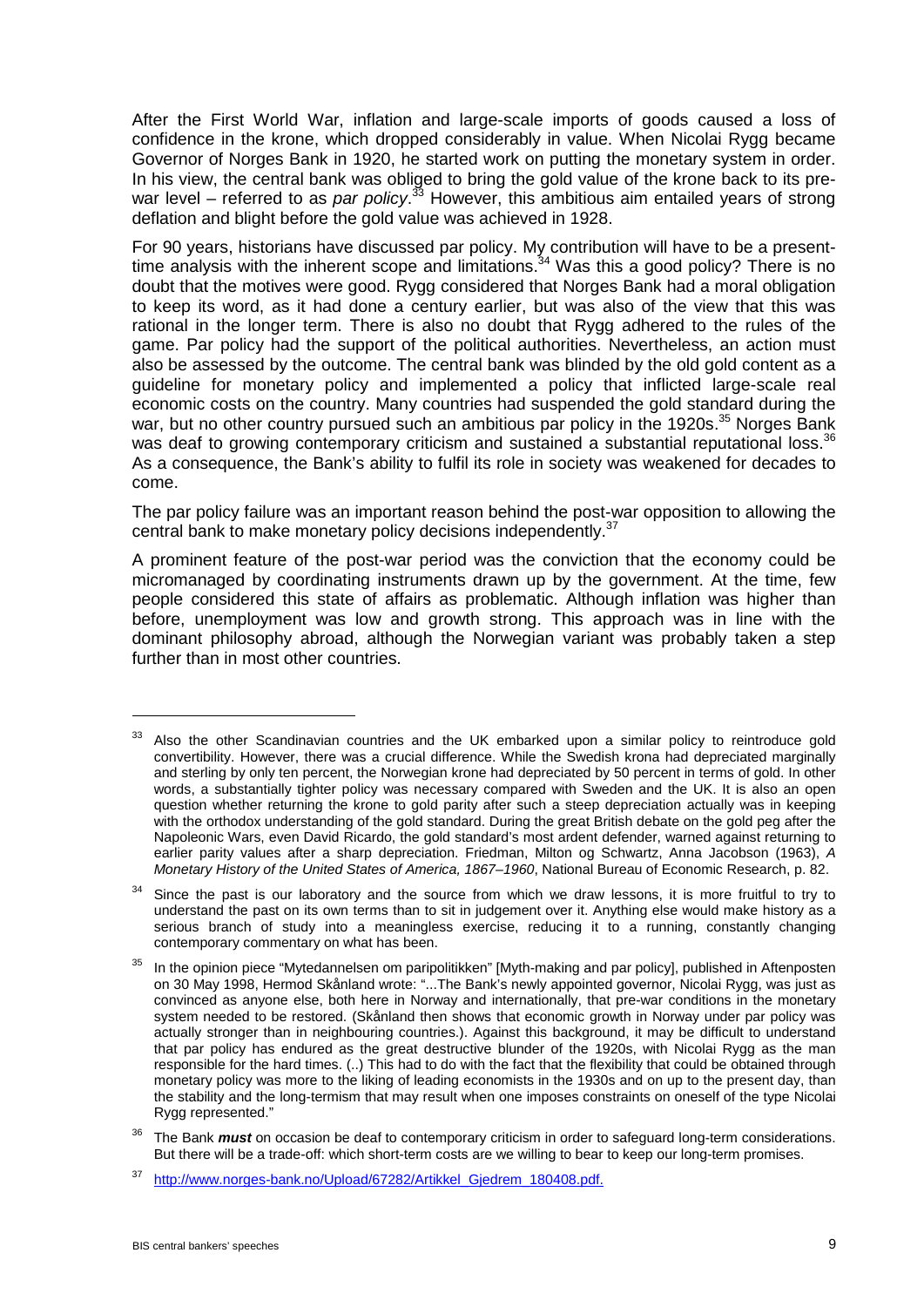The then Governor of Norges Bank Erik Brofoss had both time and energy to concentrate on matters that interested him but which differed from the traditional interests of a central bank. Brofoss was, for example, keen to solve the housing shortage problem following the war. He had visited England and been inspired by the New Towns.<sup>38</sup> He asked the Bank's lawyers to draft a Norwegian statutory bill based on the British act of 1946.

Norges Bank Governor Knut Getz Wold was even clearer about the Bank's reduced role in monetary policy. In a speech in 1972, he stated the following:

*"Cartels and price agreements play an increasing role in the setting of prices. The social partners exercise decisive influence over wage developments. Agricultural prices are set in negotiations between the agricultural organisations and the state (...) In these circumstances, it is almost meaningless to talk about the central bank's special responsibility for inflation."* 39

The diminished role of the institution, which persisted well into the 1980s, must be seen in the light of mixed experiences with par policy, ambitious aims of micromanaging the economy, and the conviction that lower unemployment could be achieved by accepting higher inflation.<sup>40</sup> At the same time, major imbalances were building up in the economy. Fiscal policy, in conjunction with credit regulation and tight political control of business investment gradually undermined the monetary system as an institution. Later in the 1970s, these problems came to the surface. Growth declined, inflation surged and unemployment rose sharply. I should add that these problems were not confined to Norway. In 1971 the Bretton Woods system collapsed. Two year later the first oil price shock occurred.

At the beginning of the 1980s, the problems in the Norwegian economy had reached a pinnacle. In May 1986, the Brundtland government decided to devalue the Norwegian krone by 10 percent. As was usual on such occasions, it was said that this would be the "last time". Less usual was that it actually was the last time. Gro Harlem Brundtland, Gunnar Berge and Bjørn Skogstad Aamo had come to a decision. Devaluation policy was consigned to the past. Price stability, defined as low and stable inflation in line with that of trading partners, was established as an anchor for economic policy.<sup>41</sup> To implement this policy, both the monetary system and Norges Bank had to be re-established as independent institutions.

Whether government gave or Norges Bank repossessed control over the policy instruments, especially the key policy rate, is subject for debate. But the result was that Norges Bank in fact gained independence in interest rate setting to achieve the government-defined policy objectives. Inflation fell from double-digit figures around 1980 to 2–3 percent a decade later.

During the banking crisis around 1990, Norges Bank played a key role, which Bomhoff had paved the way for 90 years earlier, as a provider of liquidity to troubled banks.

During the 1990s, the intellectual basis for modern monetary policy was laid in Norges Bank. The transition from exchange rate targeting to inflation targeting, with an explicit price

 $38$  In a letter to Norway's ambassador in London dated 1963, for example, he wrote:

<sup>&</sup>quot;As you may have seen from the Norwegian newspapers, I have in several lectures proposed that we should consider building entirely new towns as part of solving the problems of the districts." Discussions with Viking Medstad on 3 January and 24 October 2013.

<sup>39</sup> [http://www.nhh.no/Files/Filer/Om%20NHH/lehmkuhlforelesning/lehmkuhl\\_1972.pdf.](http://www.nhh.no/Files/Filer/Om%20NHH/lehmkuhlforelesning/lehmkuhl_1972.pdf)

<sup>&</sup>lt;sup>40</sup> Berg, Thomas N. (2011): "Mellom politikk og marked" [Between policy and market], Norges Bank Staff Memo no 19, Norges Bank. [http://www.norges-bank.no/Upload/Publikasjoner/Staff%20Memo/2011/StaffMemo](http://www.norges-bank.no/Upload/Publikasjoner/Staff%20Memo/2011/StaffMemo%0b1911.pdf) [1911.pdf](http://www.norges-bank.no/Upload/Publikasjoner/Staff%20Memo/2011/StaffMemo%0b1911.pdf) , p. 62.

<sup>41</sup> In autumn 1987, Gro Harlem Brundtland and Gunnar Berge had to defend Norges Bank's independence in interest rate setting to fellow party members, members of the Storting and the central committee during what was called the "interest rate uproar". Rossavik, F. (2007): Stikk i strid. Ein biografi om Einar Førde [At variance. A biography of Einar Førde]. Spartacus, Oslo.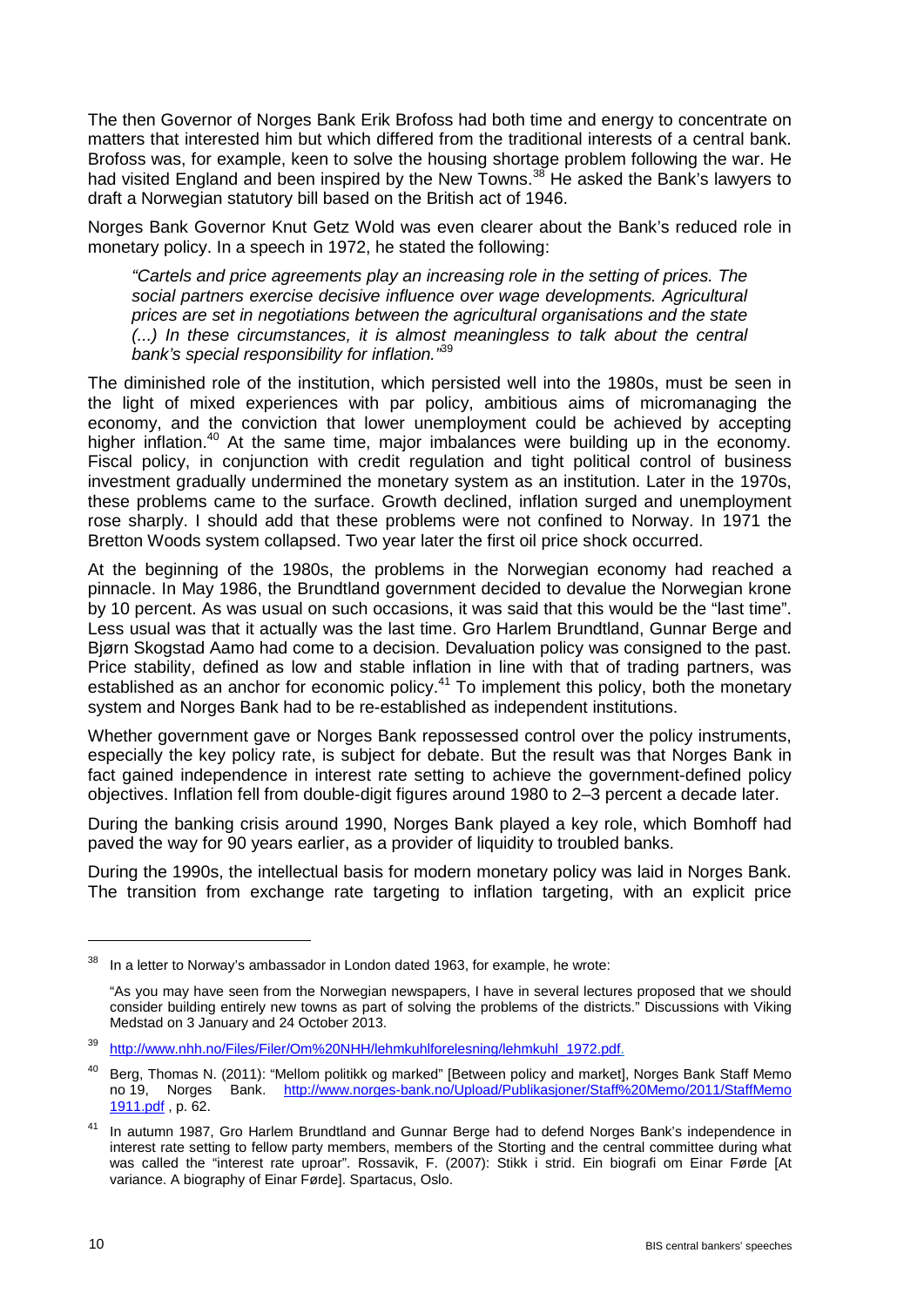stability objective, occurred gradually, and was formally introduced in March 2001. A new order was established. Norges Bank was again responsible for the monetary system. The institution was reconstituted.

The defining moments in both the initial and latter period of Norges Bank's 200-year evolution were thus quite long. I called the period 1822 to1842 the "long promise". The period 1986 to 2001 can be described as the "long return".

But we must not allow complacency to set in.

The world economy is still marked by the financial crisis that took hold in 2008. This is the first major crisis to hit the West's monetary system since the gold standard was abandoned in 1971.<sup>42</sup> In addressing the crisis, many central banks have deployed unconventional instruments. Both the Federal Reserve and the Bank of England have lent substantial amounts of money and implemented non-traditional measures. Central bank governors might feel that they have recently faced many defining moments in a short time span. Many might say that they have drawn on the institutions' accumulated confidence. Only time will tell whether these defining moments have truly secured the monetary system and central bank independence.

# **Conclusion**

1

Public institutions are the product of their tasks and history. The monetary system was shaken when Norges Bank solely focused on bringing the krone's value back to par. We might say that the institution lost sight of broader social responsibilities. But the monetary system also suffered in the following period when the authorities took control and lost sight of the central bank. The conclusion with regard to the monetary system is that it must be both steered and guarded. The political authorities must define the objectives and the central bank must be the devoted guardian of the monetary system. The central bank must deliver price predictability, a robust payment system and a stable financial system.

It is in its performance of this responsibility that the central bank contributes to realising the mandate issued by the Storting – to supervise the monetary system.

Inspired by the former Governor of the Bank of England, Mervyn King, I will summarise my experiences in a few simple principles, which if followed, would enable institutions to fulfil their role in society and serve its citizens:<sup>43</sup>

- 1. It must know its social responsibility and restrict itself to the pursuit of the defined objectives and not be distracted by extraneous concerns – it must keep its promises.
- 2. It must use its instruments and expertise<sup>44</sup> to achieve the objectives  $-$  it must make good decisions.

<sup>42</sup> Philip Coggan (2012): Paper Promises: *Debt, Money and the New World Order*, Penguin, London.

<sup>&</sup>lt;sup>43</sup> Many attempt to measure whether institutions are fulfilling their societal role, which is a difficult exercise. As a nation, Norway scores high. Individual institutions are also measured. If any of us has preconceived notions, at least mine bear out. The institutions I thought would be at the bottom of such lists are at the bottom, and vice versa – those I thought would be at the top are at the top. But this is not a static situation. Movement is possible – in both directions.

<sup>&</sup>lt;sup>44</sup> The expertise must of the highest standard. A central bank's competence does not always translate well into performance. There are two reasons, in particular, for this state of affairs: First, the Bank is a monopoly and there is no domestic benchmark. Second, it has a potentially very generous budget, since it prints its own money.

Even though Norges Bank ranks high in terms of reputation and confidence, it may quickly slip into a state of complacency and then mediocrity. It is only the Bank itself that can establish the mechanisms that will prevent such a development.